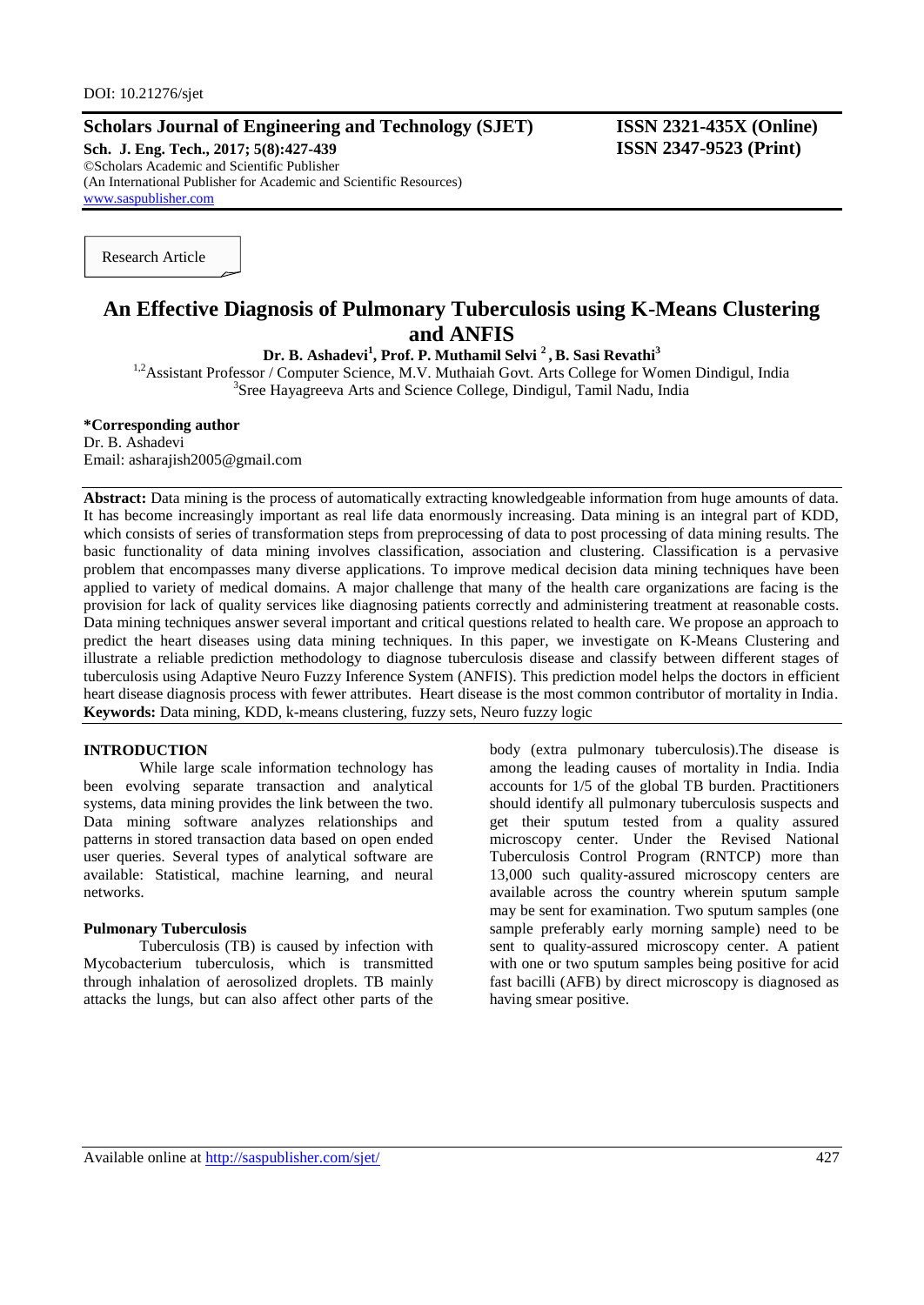

## **Drug-resistant Tuberculosis**

The diagnosis of drug resistant tuberculosis is laboratory based from quality assured, culture and drug susceptibility testing (C & DST) laboratory. Under RNTCP, 43 quality-assured C & DST laboratories are available across the country for diagnosis. Following categories of patients are considered as multidrug resistant tuberculosis (MDRTB) suspects: all patients who have failed first line treatment, all previously treated patients; all HIV-TB co-infected patients, any smear positive follow-up new or previously treated patients and all pulmonary tuberculosis cases who are contacts of MDR-TB.

With the worldwide re-emergence of TB, multi-drug resistant (MDR-TB), extensively drug resistant (XDR-TB) and extremely drug resistant strains have become an even greater threat. According to the WHO Global Tuberculosis Control Report 2009, there may be more than 500000 cases of MDR-TB worldwide. Current testing for drug resistance can take more than 4 weeks, leading to higher mortality and the further spread of MDR strains. 1.3. Treatment

The goal of treatment of tuberculosis is to ensure high cure rates, prevent emergence of drug resistance, minimize relapses and cut the chain of transmission through early diagnosis and treatment. TB can be treated effectively by using first line drugs (FLD) isoniazid (INH), rifampin(RIF),pyrazinamide (PZA), ethambutol (EMB) and streptomycin (SM). However, this first line therapy often fails to cure TB for several reasons. Relapse and the spread of the disease contribute to the emergence of drug resistant bacteria. The emergence of multidrug resistant TB (MDR-TB), i.e. which is resistant to at least isoniazid (INH) and rifampicin (RIF), is of great concern, because it requires the use of second-line drugs that are difficult to procure and are much more toxic and

expensive than FLDs [3].Therefore, the detection and treatment of drug susceptible or single drug resistant TB is an important strategy for preventing the emergence of MDR-TB [6].

M. tuberculosis strains with extensively drug resistant-TB (XDR-TB), that is resistant to either isoniazid or rifampicin (like MDR tuberculosis), any fluoroquinolone, and at least one of three second-line anti tuberculosis injectable drugs—i.e., capreomycin, kanamycin,and amikacin have also been reported [2].

### **Monitoring the Treatment of TB**

Patients should be monitored closely for signs of treatment failure. Monitoring response to treatment is done through regular history taking, physical examination, chest radiograph and laboratory monitoring. The classic symptoms of TB – cough, sputum production, fever and weight loss – generally improve within the first few weeks. Cough and sputum production can persist after sputum conversion in patients with extensive lung damage, but even in those with extensive lung damage improvement is often seen within a month or two of effective treatment. Persistent fever, weight loss or recurrence of any of the classic symptoms of TB should prompt investigation of treatment failure or untreated comorbidities. The recurrence of TB symptoms after sputum conversion may be the first sign of treatment failure. The chest radiograph may appear unchanged in the first few months of treatment or show only slight improvement, especially in patients with chronic pulmonary lesions. Chest radiographs should be taken at least every six months to document progress and to use for comparison if the patient's clinical condition changes.

### **LITERATURE REVIEW**

Richard Appiah and Joseph Kobina Panford *et al*.[1] employs the use of Adaptive Neuro-Fuzzy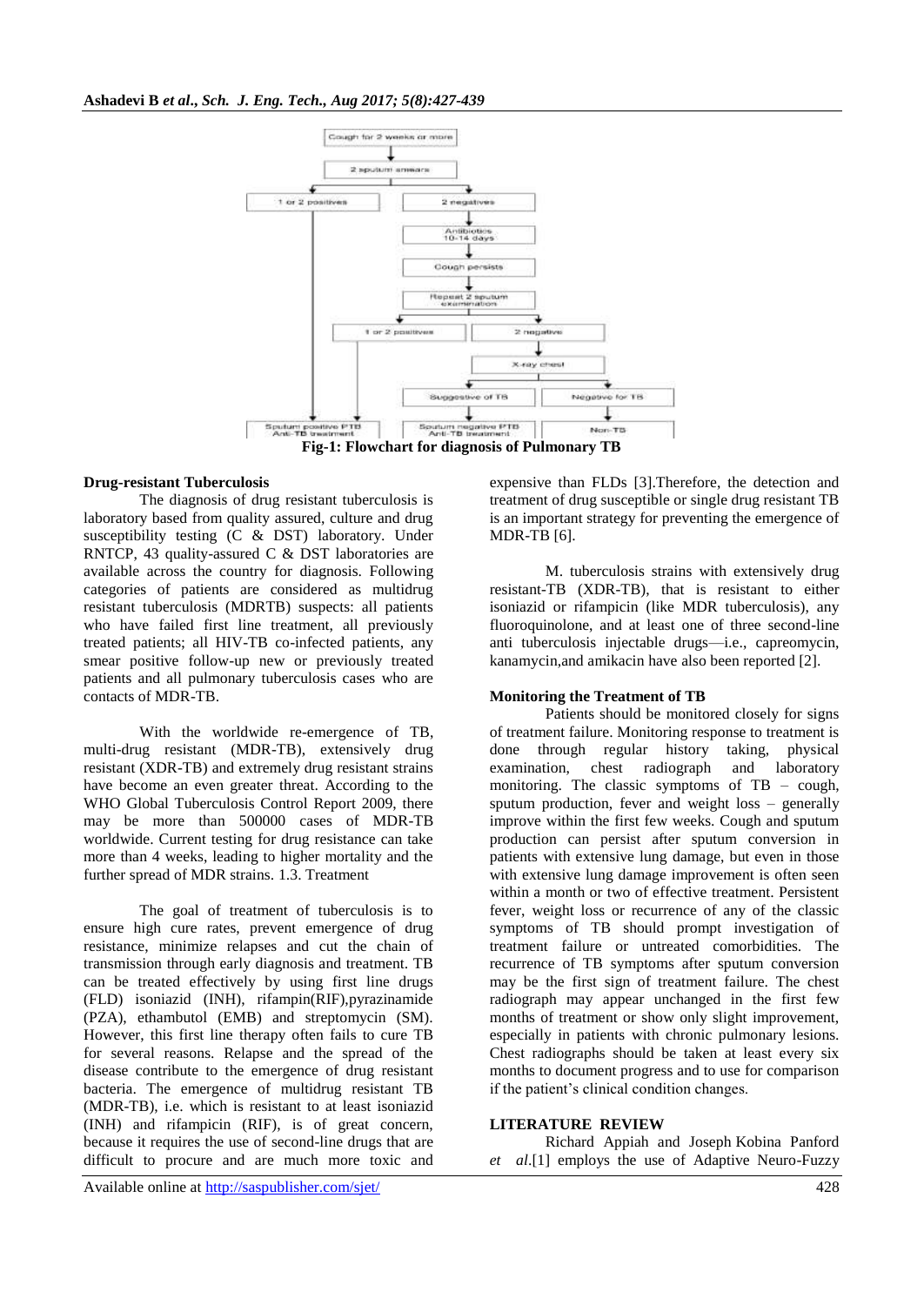Inference System (ANFIS) to provide a better option for malaria diagnosis than the traditional diagnosis method which is characterized by erotic guess work and observation of patients by doctors. Datasets of patients divided into training and checking data were used to train the ANFIS. The results tested after training showed that ANFIS has the ability to diagnose malaria efficiently than the traditional method with very minimal error.

Ajay Kumar Shrivastava and Akash Rajak *et al* [2] describe the designing of intelligent system based on Adaptive Neuro Fuzzy Inference System (ANFIS). The system will detect pulmonary tuberculosis stages based on various input parameters. A system diagram describing the various blocks and flowchart will be designed for the intelligent system. The intelligent system will be rule based and rules are formulated for the diagnosing the various stages of tuberculosis.

Maryam Rezaei Farokhzad and Laya Ebrahimi [3] developed a tendency towards intelligent systems for better diagnosis. Thus, in this paper, we have diagnosed liver sickness using fuzzy logic by obtaining important laboratory parameters. We have used two types of triangular membership function and Gussy membership function per 3 membership function for each input and output and also the design of reference table (search) to construct fuzzy heuristic system and we have managed to compare 243 rules. At the end, we were able to reach to 79/83% of accuracy with the appropriate choice of input parameters, the number and type of membership functions.

Ricky Gogoi and Kandarpa Kumar Sarma [4] development of an information extraction system based on KMC and ANN and an Adaptive Neuro Fuzzy System (ANFIS) based system with the same purpose to achieve enhanced performance as compared to each other. We specially deal with an ANFIS aided by KMC for use with information extraction from satellite images. Experimental results show that such system is effective in dealing with information extraction from river images with forest and sand distribution along its bank.

Prof Swati S Jayade, Prof. D. T. Ingole [5] focus on computing the probability of occurrence of a particular ailment from the medical data by mining it using a unique algorithm which increases accuracy of such diagnosis by combining Neural Networks, Bayesian Classification and Differential Diagnosis all integrated into one single approach. The system uses a Service Oriented Architecture (SOA) wherein the system components of diagnosis, information portal and other miscellaneous services provided are coupled. This algorithm can be used in solving a few common problems that are encountered in automated diagnosis

these days, which include diagnosis of multiple diseases showing similar symptoms, diagnosis of a person suffering from multiple diseases, receiving faster and more accurate second opinion, and faster identification of trends present in the medical records.

Ahmed Abdel-Aleem [6] predict the amount of production inventory to trained the FIS model. Then ANFIS is applied and the results from the FIS alone are compared with the ANFIS results. After that these results are compared with the collected data from the cement industry in order to validate the model and determine the superiority of ANFIS over FIS techniques. The comparison between FIS and ANFIS absolute relative errors is illustrated, as the absolute relative errors are calculated based on the industrial data. The error for each method does not exceed 0.0005 which make these methods acceptable to a high degree with the industrial data the validation of the data obtained from the two methods.we can infer that ANFIS is efficient and strongly recommended for solution of inventory control.

N.V. Ramana Murty, M. S. Prasad Babu [7] present artificial neural network and fuzzy logic in pancreatic disease diagnosis based on a set of symptoms. The real procedure of medical diagnosis which usually is employed by physicians was analysed and converted to a machine implementable format. This paper presents an approach to detect the various stages of pancreatic cancer affected patients. Outcome suggests the effectiveness of using neural network over manual detection procedure.

Mustain Billah , Nazrul Islam [8] proposed lung cancer diagnosis system on Adaptive Neuro Fuzzy Inference System (ANFIS) and Linear Discriminant Analysis (LDA) . This diagnosis system has mainly two steps: Feature extractionreduction and classification. First, lung cancer historical data sets are collected from different hospitals. They are then preprocessed. To reduce the lung cancer features dimensionality, Linear Discriminant Analysis (LDA) is applied. Reduced features are then fed into ANFIS classifier system. Classification accuracy, sensitivity and specificity analysis are performed for performance evaluation of proposed system. Obtained ac-curacy of about 95.4% shows that the proposed intelligent system has a good diagnosis performance and can be used as a promising tool for lung cancer diagnosis.

Tamer UCAR [9] focuses on classification of tuberculosis patients. To make a correct diagnosis of tuberculosis, a medical test must be applied to patient's phlegm. The result of this test is obtained about after a time period of 45 days. The purpose of this study is to develop a data mining solution which makes diagnosis of tuberculosis as accurate as possible and helps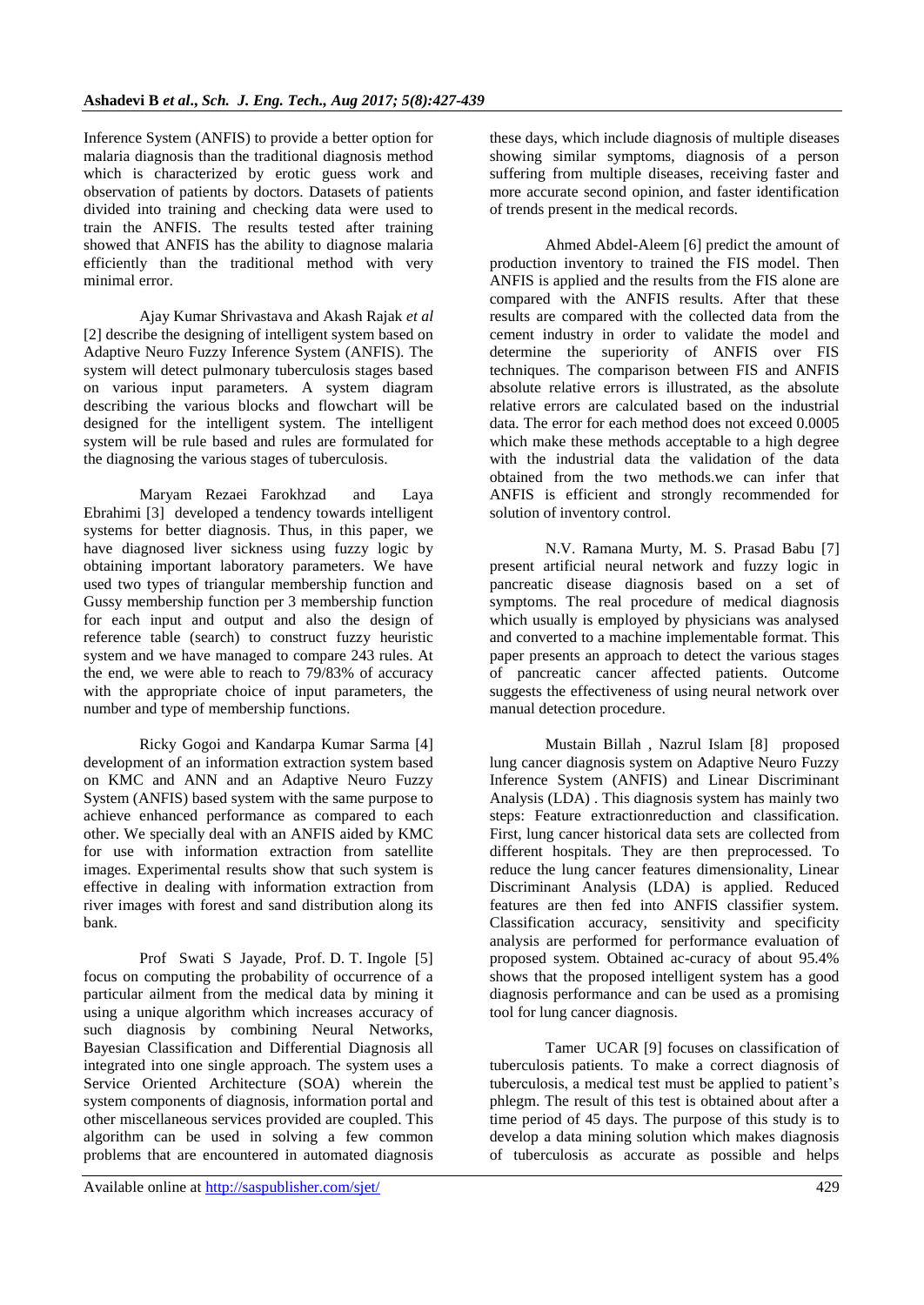deciding if it is reasonable to start tuberculosis treatment on suspected patients without waiting the exact medical test results or not. It is imperative that, there must be a very accurate classification for this model. Because false positive classified patients will use strong antibiotics for 45 days for nothing and they have to deal with its side affects. And the false negative classified patients' treatment plan will be suspended for 45 days and within this untreated period their disease will get even worse than it is. Therefore, correct prediction of tuberculosis is a very important issue.According to the findings of our study, we concluded that ANFIS is an accurate and reliable method comparing to Bayesian Network, Multilayer Perceptron, Part, Jrip and RSES methods for classification of tuberculosis patients.

X.Y. Djam , G. M. Wajiga *et al* [10] presented for providing decision support platform to malaria researchers, physicians and other healthcare practitioners in malaria endemic regions. The developed FESMM composed of four components which include the Knowledge base, the Fuzzification, the Inference engine and Defuzzification components. The fuzzy inference method employed in this research is the Root Sum Square (RSS). The Root Sum Square of drawing inference was employed to infer the data from the fuzzy rules developed. Triangular membership function was used to show the degree of participation of each input parameter and the defuzzification technique employed in this research is the Centre of Gravity (CoG). The fuzzy expert system was designed based on clinical observations, medical diagnosis and the expert's knowledge. We selected 35 patients with malaria and computed the results that were in the range of predefined limit by the domain experts.

Wahyuni Eka Sari, Oyas Wahyunggoro and Silmi Fauziati [11] focus on the Mamdani, Tsukamoto and Sugeno-types Fuzzy Inference System are applied to assist the tuberculosis diagnosis. The different technique in these three methods is aimed to determine the most appropriate method for such diagnosis. The results show that, of the three types of Fuzzy Inference System, the best model is Sugeno model. Sugeno-type FIS has a better accuracy compared to both Mamdani and Tsukamoto ones at 93%, equivalent to a fault diagnosis in 13 of 180 patients. Here, Mamdani-type FIS is provided the diagnostic accuracy of 89%, equivalent to the fault diagnosis in 20 of 180 patients. On the other hand, Tsukamoto is provided the diagnostic accuracy of 92%, equivalent to fault diagnosis in 15 of 180 patients. Based on the three systems, the most precise output is found in Sugenotype Fuzzy with a value by 95.1% while for Fuzzy Mamdani and Tsukamoto, it values are 93.4% and 94.5%, respectively. Also, the highest level for the system sensitivity is found in Sugeno with 97.2% in

comparison to Tsukamoto FIS by 96.67% and Mamdani at 94.4%.

Krishna Kanth [12] ANFIS strategy is employed to model nonlinear functions, to control one of the most important parameters of the induction machine and predict a chaotic time series, all yielding more effective, faster response or settling times. Also in this paper, we presented the architecture and basic learning process underlying ANFIS (adaptive-networkbased fuzzy inference system) which is a fuzzy inference system implemented in the framework of adaptive networks. Soft computing approaches including artificial neural networks and fuzzy inference have been used widely to model expert behavior. Using given input/output data values, the proposed ANFIS can construct mapping based on both human knowledge (in the form of fuzzy if-then rules) and hybrid learning algorithm. In modeling and simulation, the ANFIS strategy is employed to model nonlinear functions, to control one of the most important parameters of the induction machine and predict a chaotic time series, all yielding more effective, faster response or settling times.

Dr. C. Loganathan and K. V. Girija [13] utilizes the training and learning neural networks to find parameters of a fuzzy system based on the symptoms created by the mathematical model. Adaptive learning is the important characteristics of neural networks. Adaptive Neuro Fuzzy Inference System (ANFIS) is used for system identification based on the available data. The main aim of this work is to determine appropriate neural network architecture for training the ANFIS structure inorder to adjust the parameters of learning method from a given set of input and output data. The training algorithms used in this work are Back Propagation, gradient descent learning algorithm and Runge-Kutta Learning Algorithm (RKLM). The experiments are carried out by combining the training algorithms with ANFIS and the training error results are measured for each combination. The results showed that ANFIS combined with RKLM method provides better training error results than other two methods.

Chang Su Lee [14] proposed to address the issue of automatic generation of membership functions and rules with the corresponding subsequent adjustment of them towards more satisfactory system performance. Because one of the most important factors for building high quality of FIS is the generation of the knowledge base of it, which consists of membership functions, fuzzy rules, fuzzy logic operators and other components for fuzzy calculations. The design of FIS comes from either the experience of human experts in the corresponding field of research or input and output data observations collected from operations of systems. Therefore, it is crucial to generate high quality FIS from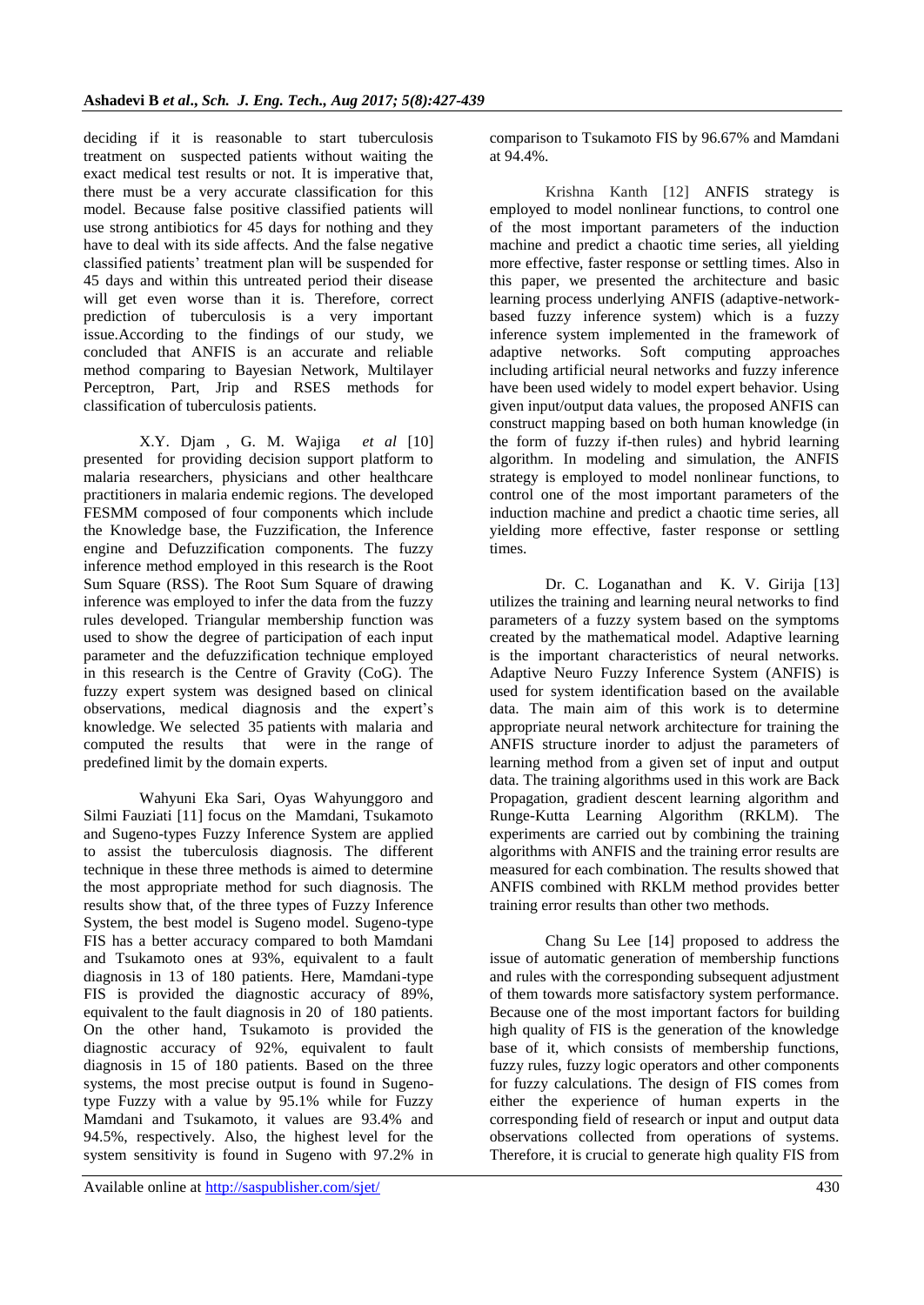a highly reliable design scheme to model the desired system process best.

Jyh-Shing Roger Jang [15] proposed ANFIS can construct an input-output mapping based on both human knowledge (in the form of fuzzy if-then rules) and stipulated input-output data pairs. In the simulation the ANFIS architecture is employed to model nonlinear functions, identify nonlinear components on-linely in a control system, and predict a chaotic time series, all yielding remarkable results. Comparisons with artificial neural networks and earlier work on fuzzy modeling are listed and discussed. Other extensions of the proposed ANFIS and promising applications to automatic control and signal processing are also suggested

Anuradha T. Agrawal and Pankaj S. Ashtankar [16] develop a system which will help in reducing the frequent visits to the clinic and also help in early diagnosis of dangerous diseases. A system must be targeted both for monitoring elderly and for monitoring rehabilitation after hospitalization period and at the same time economically efficient. This paper presents our initial attempts to develop such a system with the help of Adaptive Neuro-Fuzzy Inference System (ANFIS) by adaptive learning mechanism. The MATLAB simulation results indicate that the performance of the ANFIS approach is much important and at the same time easy to implement. The study results are based on the ranges of diagnostic health parameters and the corresponding opinion of the expert. The developed healthcare system can be useful for the elderly and terminally ill patients confined within their homes and at the same time helpful to the pregnant women for their regular checkups without personally visiting to the clinic.

Raafat Fahmy, Hegazy Zaher and Abd Elfattah Kandil [17] outlines the basic differences between the Fuzzy logic techniques, including Mamdani , Sugeno fuzzy inference system models and Adaptive Neuro-Fuzzy Inference System (ANFIS). The main motivation behind this research is to assess which approach provides the best performance for predicting prices of Fund. Due to the importance of performance in Economy, the Mamdani , Sugeno models and ANFIS are compared with the actual values. Fuzzy inference systems (Mamdani , Sugeno and ANFIS fuzzy models ) can be used to predict the weekly prices of Fund for the Egyptian Market. The application results indicate that (ANFIS) model is better than that of Mamdani and Sugeno . The results of the three fuzzy inference systems (FIS) are compared.

Atinc YILMAZ and Kursat AYAN [18] determined by studies and research that stress also triggers cancer types. Early precaution is very important for people who have not fallen ill yet with a disease like

cancer that has a high mortality rate and expensive treatment. With this study, we expound that the possibility of developing such disease may be decreased and people could take measures against it. For the 3 cancer types selected as pilot work by introducing a fuzzy logic model, the risks for acquiring these cancer types and preliminary diagnosis for the person to remove these risks are presented. After calculating the risk outcome, the effect of stress on cancer is discussed and determined. Within the study, a fuzzy logic technique that can easily be adapted to other industry studies, as well, is applied to the health industry and effective software for application is developed. Due to this type of study, people will have the chance to take measures against developing cancer and the rate of suffering from cancer may be decreased. Furthermore, the performance status of the new technique is revealed by calculating performance measurements by the outcomes of the models developed by the new type of fuzzy logic technique for 3 cancer types selected as a pilot in the Mamdani type of fuzzy logic model.

Asha.T , Dr. S. Natarajan and Dr. K.N.B. Murthy [19] apply ensemble classification techniques, Adaboost, Bagging and Random forest for classifying tuberculosis (TB). The data is obtained from the state hospital which mainly includes twelve preliminary symptoms (attributes).The data is classified into two categories namely pulmonary tuberculosis (PTB) and retroviral PTB i.e. TB along with AIDS. Evaluation measures such as sensitivity, specificity and accuracy are used for comparison. Random forest is found to be weak with 93% accuracy against 97% that of Bagging and 96% of Adaboost.

Tamer Uçar , Adem Karahoca [20] proposed the use of Sugeno-type "adaptive-network-based fuzzy inference system" (ANFIS) to predict the existence of mycobacterium tuberculosis. 667 different patient records which are obtained from a clinic are used in the entire process of this research. Each of the patient records consist of 30 separate input parameters. ANFIS model is generated by using 500 of those records. We also implemented a multilayer perceptron and PART model using the same data set.

The ANFIS model classifies the instances with an RMSE of 18% whereas Multilayer Perceptron does the same classification with an RMSE of % 19 and PART algorithm with an RMSE of % 20. ANFIS is an accurate and reliable method when compared with Multilayer Perceptron and PART algorithms for classification of tuberculosis patients. This study has contribution on forecasting patients before the medical tests.

K. Soundararajan, Dr. S. Sureshkumar and C. Anusuya [21] main focus is to development of the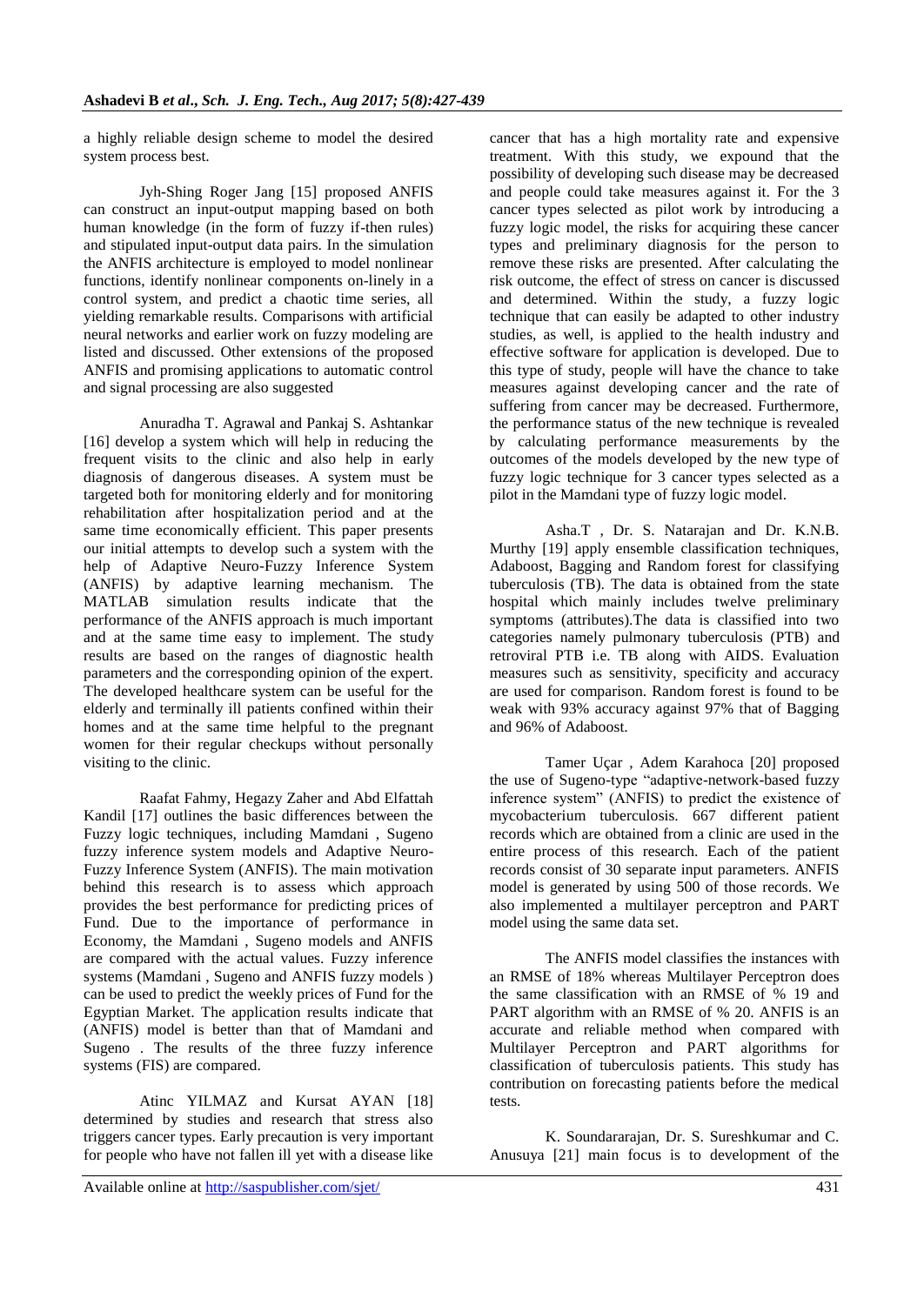system on the architecture and algorithm used to find the probable class of tuberculosis a patient may have. A Rule–based Fuzzy Diagnostics Decision Support System is used to assign class labels for tuberculosis and fuzzy logic technique is used for class assignment process, Fuzzy rule sets are prepared by doctors. Tuberculosis symptoms and class details are updated in rule based system .Learning and testing operations are performed by this process. The system is designed to detect class of tuberculosis and these fuzzy rules are updated using rule mining techniques. Based on this method that generates classes of tuberculosis suits the needs of pulmonary physicians and reduce the time consumed in generating diagnosis.

Rusdah, Edi Winarko [22] classified by variables, data preprocessing techniques and methods used for tuberculosis diagnosis. From those selected literatures that have been reviewed, we conclude that the most frequently used variables are sweating at night, more than 3 weeks of cough, fever, weight loss, age, and chest pain respectively. Support Vector Machine gave the highest accuracy 98,7%, followed by Bagging 98,4% and RandomForest 98,3% compared to other methods. In addition, several experiments have shown that ANFIS is the most accurate method in diagnosing tuberculosis.

K. R. Lakshmi , M. Veera Krishna and S. Prem Kumar [23] A main goal medical data mining algorithm is to get best algorithms that describe given data from multiple aspects. The algorithms are very necessary for intend an automatic classification tools. The PLS-DA was the best one among ten (five criteria are satisfied). PLS-DA classifier is suggested for Tuberculosis disease based classification to get better results with accuracy and performance.

Shakshi Garg, Navpreet Rupal [24] objective of this research work is to create a data mining way out that makes identification of TB as exact as possible. In our proposed framework we have used various techniques such as centroid selection based clustering algorithm would be used to enhance the clustering scheme, PCA for feature extraction, genetic algorithm for feature optimization and neural network for training and testing purpose. In the end, results are being evaluated after classification and testing on the basis of performance parameter such as accuracy, recall, precision, false acceptance ratio, and false rejection ratio.

Rupali Zakhmi [25] focused on medical diagnosis of tuberculosis rigorous. There are assorted parameters such as Cough, Chest Pain, Night Sweats, Age, Weight Loss, Gender and Fever, Coughing up Blood, No Appetite which are used for predicting tuberculosis. Both Genetic algorithm and Neural

network backwash better than other techniques. Tuberculosis disease forecasting is accomplished by soft computing technique. Genetic algorithm offers best fitness value, disembroil optimization problems whereas Neural Network takes parameters as input and also utilize genetic operators to train the neural network and spawn an output for presaging tuberculosis disease. This research outlines the main review and technical papers on tuberculosis detection that are implemented using multifarious data mining techniques. Review of papers surmises that soft computing technique acquires the highest accuracy.

Sedentary pursuits, such as watching television and using the computer, are believed to be an important environmental factor contributing to the fact that 25% of children in the United States are overweight or obese [30].

Jingming Liu, Wei Wang, Jing Xu, Mengqiu Gao, Chuanyou Li [26] proposed on both MDR-TB and snMDR-TB simultaneously. Defined the concept of snMDR-TB patients as SN-PTB patients whose clinical profiles are similar to those of MDR-TB patients, and have the potential possibility to become a MDR-TB patient. The basic issues about snMDR-TB are how to determine whether a patient is snMDR-TB and how many sn MDR-TB cases there are in the real world. In this article we apply statistical learning methods to explore these problems.

Negar Ziasabounchi and Iman Askerzade [27] develop a method of classifying for heart disease degree of patient based characteristic data using adaptive neuro fuzzy inference system. The data were obtained from the University of California at Irvine (UCI) machine learning repository. Seven variables are used as input of prediction model. To test the ability of the trained anfis models to recognize heart disease diagnosis, we used kfold cross validation method. The experimental results demonstrate that the model successfully forecasts the patient's heart disease degree with an accuracy rate of 92.30%.

Niranjan Pramanik and Rabindra Kumar Panda [28] estimate the flow at the downstream stretch of a river using flow data for upstream locations using ANFIS. Three feed-forward back-propagation training algorithms were used to train the models. Standard performance indices, such as correlation coefficient, index of agreement, root mean square error, modelling efficiency and percentage deviation in peak flow, were used to compare the performance of the models, as well as the training techniques. The results revealed that the neural network with conjugate gradient algorithm performs better than Levenberg-Marquardt and gradient descent algorithms. The model which considers as input the reservoir release up to three antecedent time steps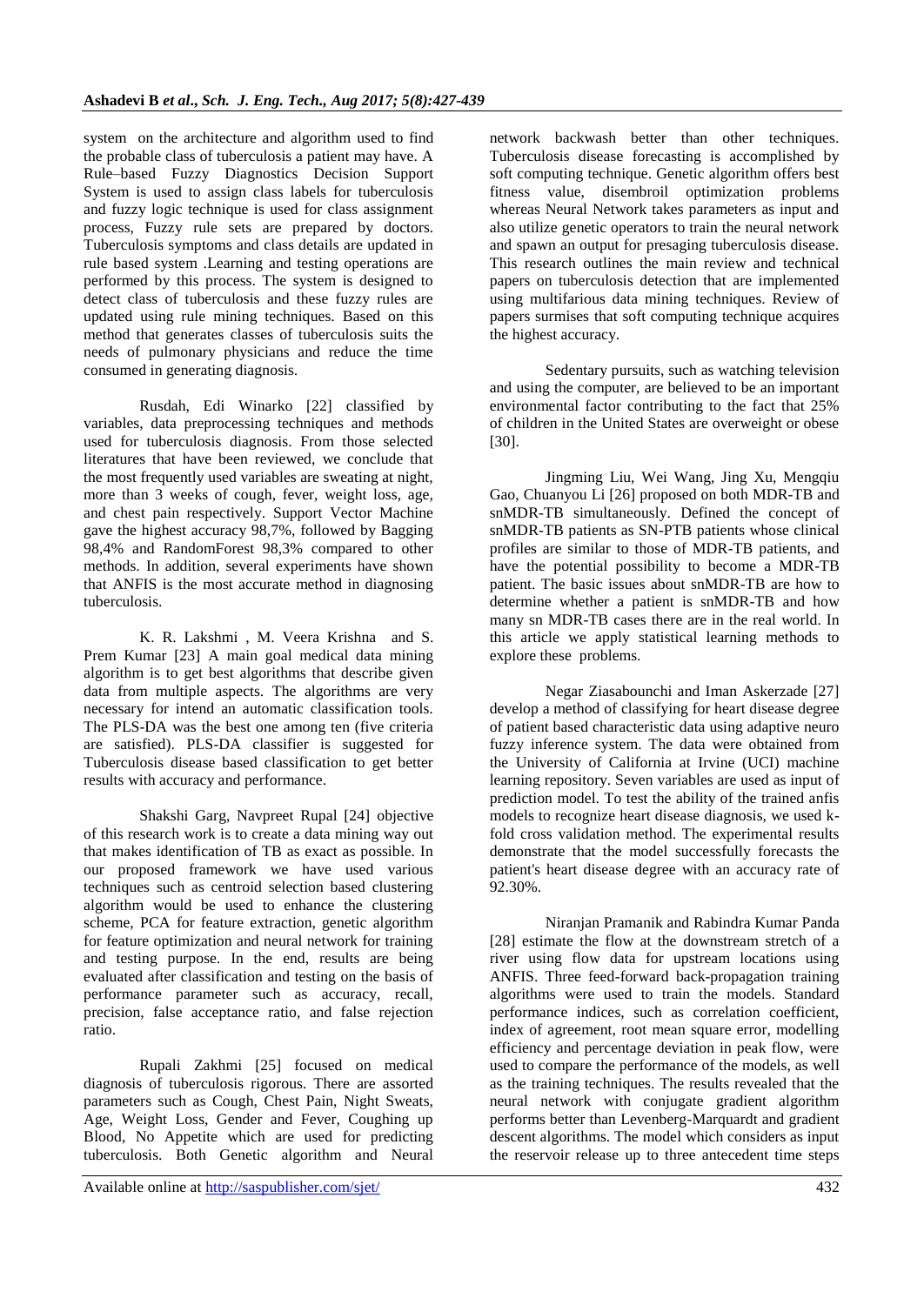produced the best results. It was found that barrage outflow could be better estimated by the ANFIS than by the ANN technique.

Shaikh Abdul Hannan, V.D. Bhagile *et al.* [29] develop a expert system for diagnosing of heart disease using support vector machine and feedforward backpropagation technique. Now a days neural network are being used successfully in an increasing number of application areas. This work includes the detailed information about patient and preprocessing was done. The Support Vector Machine (SVM) and feedforward Backpropagation technique have been applied over the data for the expert system. To make the system more authentic and reliable out of 300 patients 250 patients were used for training set and 50 for evaluation process. In conclusion, we have used two neural network techniques but we are getting just 50% to 60% output i.e. not reliable for the patient. This expert system data can also be applied to improve the accuracy the medicine using some other neural network techniques.

# **ADAPTIVE NEURO FUZZY INFERENCE SYSTEM (ANFIS)**

During the late 1980s, the number of researchers and engineers interested in neural networks (NNs) and fuzzy logic (FL) increased, dramatically introducing the NN and FL technologies into several application fields. Both technologies are widely used and are considered fundamental engineering technologies. Within several years, NN and FS fusing technologies were already being used in commercial products and industrial systems. Today these techniques are very popular in biomedical field like medical diagnosis.

Adaptive Neuro Fuzzy Inference System (ANFIS) is a kind of hybrid of neural network and fuzzy logic and is based on fuzzy inference system. In ANFIS, we combine both the learning capabilities of a neural network and reasoning capabilities of fuzzy logic in order to give enhanced prediction capabilities [2]. Since it integrates both neural networks and fuzzy logic principles, it has potential to capture the benefits of both in a single framework. Its inference system corresponds to a set of fuzzy IF–THEN rules that have learning capability to approximate nonlinear functions. Hence, ANFIS is considered to be universal approximator.

The ANFIS model is very suitable and can generate excellent classification results provided that the right type and number of Membership Functions (MFs) are used in the classification task [2]. In the classification two different classification techniques are employed: an artificial neural network-based classifier and a hybrid ANFIS classifier. A neural classifier can learn from data, but the output does not lead itself naturally to interpretation. An ANFIS classifier is based on a three-layer feed-forward neural network and

combines the merits of both neural and fuzzy classifiers while overcoming their drawbacks and limitations. The developed Adaptive Neuro Fuzzy Inference System (ANFIS) classifier exhibits high levels of accuracy, consistency and reliability, with acceptably low computational time and is a promising new development in the field of diagnosis of tuberculosis.

# **METHODOLOGY**

 K-Means is one of the unsupervised learning algorithms that solve the widely-known clustering problem. The purpose of this algorithm is to define K centers for each cluster. These centers should be placed in a cunning way because of different location causes different result. so the better choice is to place them as much as possible for away from each other. Here we take each point belongs to a given dataset and associate it to the nearest center until no points are in pending. The first step is completed and an early group age is done. At this point we need to re-calculated k new centroids as a center of the clusters resulting from the previous step. After we have these k new centroids, a new binding has to be done between the same data set points and the nearest new center. A loop has been generated. As a result of this loop we obtained the k centers of their location by using the step by step process until no more changes are occur.

# **ANFIS**

ANFIS is a neural-fuzzy system which contains both neural networks and fuzzy systems. A fuzzy-logic system can be described as a non-linear mapping from the input space to the output space. This mapping is done by converting the inputs from numerical domain to fuzzy domain. To convert the inputs, firstly fuzzy sets and fuzzifiers are used. After that process, fuzzy rules and fuzzy inference engine is applied to fuzzy domain . The obtained result is then transformed back to arithmetical domain by using defuzzifiers. Triangular functions are used for fuzzy sets and linear functions are used for rule outputs on ANFIS method. The standard deviation, mean of the membership functions and the coefficients of the output constant functions are used as network parameters of the system.

The summation of outputs is calculated at the last node of the system. The last node is the rightmost node of a network. In Sugeno fuzzy model, fuzzy ifthen rules are used. The following is a typical fuzzy rule for a Sugeno type fuzzy system:

# If x is A and y is B then  $x = f(x, y)$

In this rule, A and B are fuzzy sets in anterior. The crisp function in the resulting is  $z=f(x, y)$ . This function mostly represents a polynomial. But exceptionally, it can be another kind of function which can properly fit the output of the system inside of the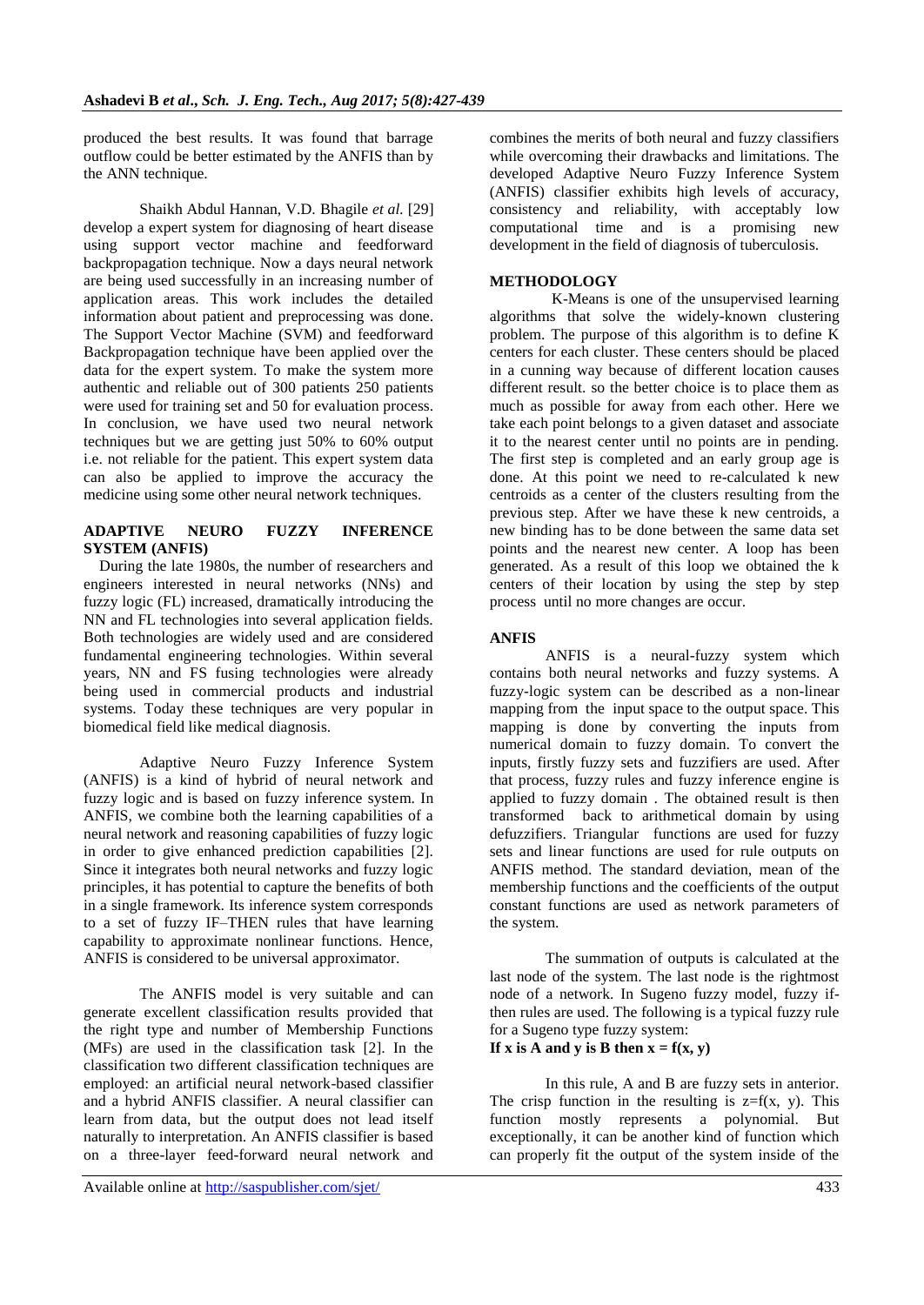fuzzy region that is characterized by the anterior of the fuzzy rule. We use first-order Sugeno fuzzy model for cases which are having  $f(x, y)$  as a first-order polynomial.

Let's scrutinize a first-order Sugeno fuzzy inference system having two rules:

**Rule 1: If X is A1 and Y is B1, then**  $f1 = p1x + q1y + q1y$ **r1**

#### **Rule 2: If X is A2 and Y is B2, then**  $f2 = p2x + q2y + q3$ **r1**

 In the following Figure 1, the fuzzy reasoning system is illustrated in a shortened form. In order to bypass excessive computational complexity in the process of defuzzification, only weighted averages are used.



**Fig-2 : ANFIS Architecture**

## **ANFIS System Training Process**

The ANFIS system training methodology is summarized in Figure 3. The process begins by obtaining a training data set (input/output data pairs) and testing data sets. The training data is a set of input and output vectors. Two vectors are used to train the ANFIS system: the input vector and the output vector. The training data set is used to find the premise parameters for the membership functions. A threshold value for the error between the actual and desired output is determined. The consequent parameters are found using the least squares method. If this error is larger than the threshold value, then the premise parameters are updated using the gradient decent method. The process is terminated when the error becomes less than the threshold value [16].

ANFIS training learning rules use hybrid learning, combining the gradient descent and the least squares method. The aim of using ANFIS for health monitoring is to achieve the best performance possible. ANFIS training begins by creating a set of suitable training data in order to be able to train the Neuro-Fuzzy system. The data set used as the input to the anfis function must be in a matrix form, where the last column in the matrix is the output, and the matrix contains as many columns as needed to represent the inputs to the system. The rows represent all the existing data situations. Creation of the membership functions is dependent on the system designer. The designer may create the parameters of the membership functions if they have knowledge of the expected shapes, or they can use the command genfis1 from MATLAB to help in the creation of the initial set of membership functions. This work uses the genfis1 command to create the membership functions. Once the initial membership

Available online at<http://saspublisher.com/sjet/> 434

functions are created, system training begins. When the training process is finished the final membership functions and training error from the training data set are produced. After the system training is complete, ANFIS provides a method to study and evaluate the system performance by using the evalfis function. Once the ANFIS is trained, we can test the system against different sets of data values.

## **ANFIS for Monitoring Pulmonary Tuberculosis**

ANFIS is selected to solve the problem of remote Pulmonary Tuberculosis monitoring. The steps required to apply ANFIS to modeling are: define input and output values; define fuzzy sets for input values; define fuzzy rules; and create and train the Neural Network. To implement and test the proposed architecture, a development tool is required. MATLAB Fuzzy Logic Toolbox (FLT) from MathWorks was selected as the development tool. This tool provides an environment to build and evaluate fuzzy systems using a graphical user interface. It consists of a FIS editor, the rule editor, a membership function editor, the fuzzy inference viewer, and the output surface viewer. The FIS editor displays general information about a fuzzy inference system. The membership function editor is the tool that displays and edits the membership functions associated with all input and output variables. The rule editor allows the user to construct the rule statements automatically, by clicking on and selecting one item in each input variable box, one item in each output box, and one connection item. The rule viewer allows users to interpret the entire fuzzy inference process at once. The ANFIS editor GUI menu bar can be used to load a FIS training initialization, save the trained FIS, and open a new Sugeno system to 1interpret the trained FIS model.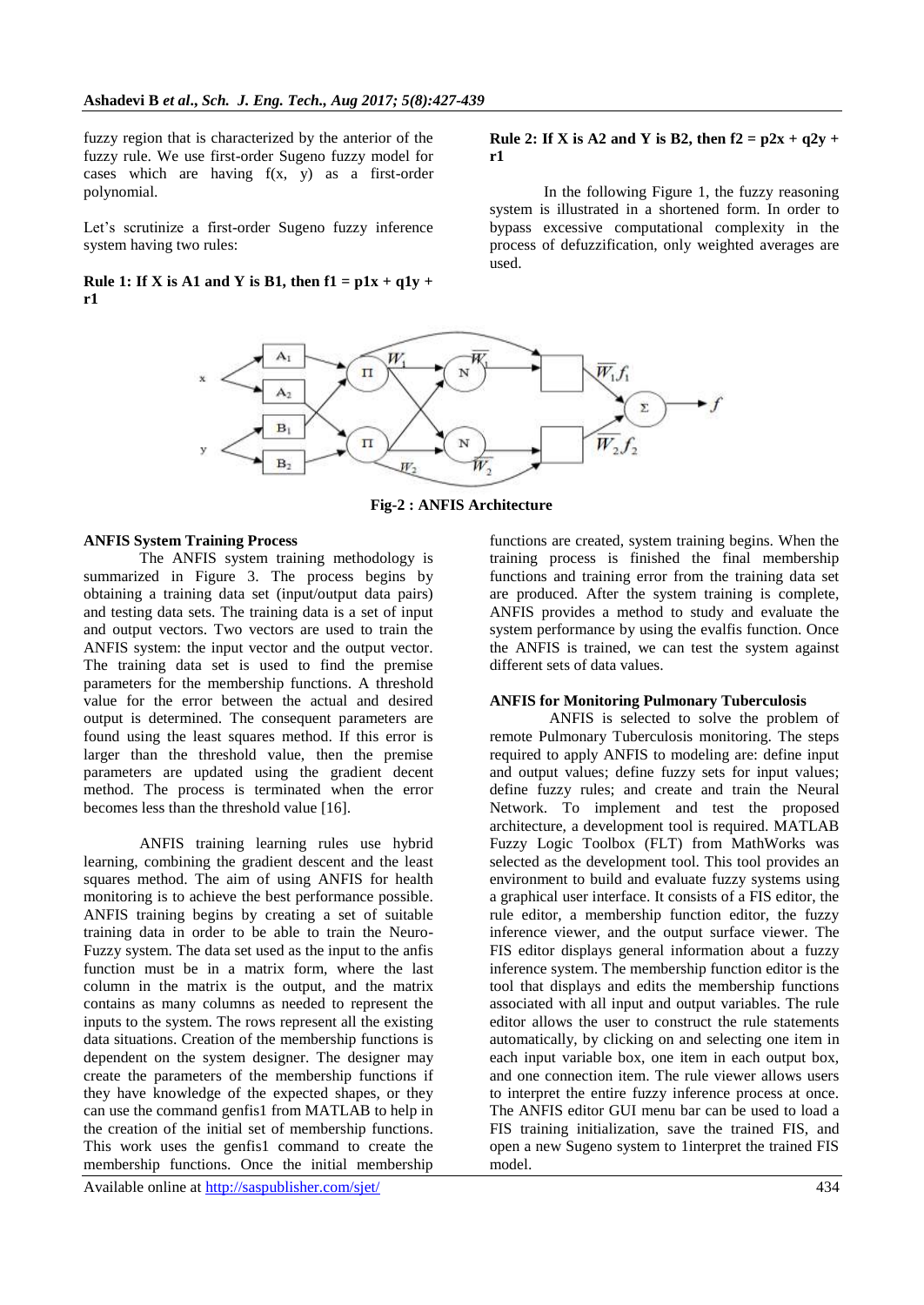

**Fig-3: Steps for Monitoring Pulmonary Tuberculosis**

#### **IMPLEMENTATION OF ANFIS Step 1:**

Totally collected tuberculosis dataset is divided into two groups using K-Means Clustering algorithm. Cluster-1 consist 73% of Pulmonary tuberculosis dataset and Cluster2 consist 44% of Extra pulmonary tuberculosis dataset. The maximum number of dataset is Pulmonary tuberculosis dataset, which is consider as Cluster-1 is taken for furthermore implementation of ANFIS based medical diagnosis.

## **Step 2:**

The analysis process of Fuzzy Inference System Sugeno is done by MATLAB software. thus we

import Sugeno Fuzzy Inference System to generate the crisp output for an input fuzzy , which use weighted average to calculate the crisp output.

# **Step 3:**

## **Fuzzification**

Conducting fuzzification is made of the membership function of each input variable. From the membership function, the crisp value is converted into fuzzy values by means of a fuzzification technique. Input variable membership function plot is shown as below.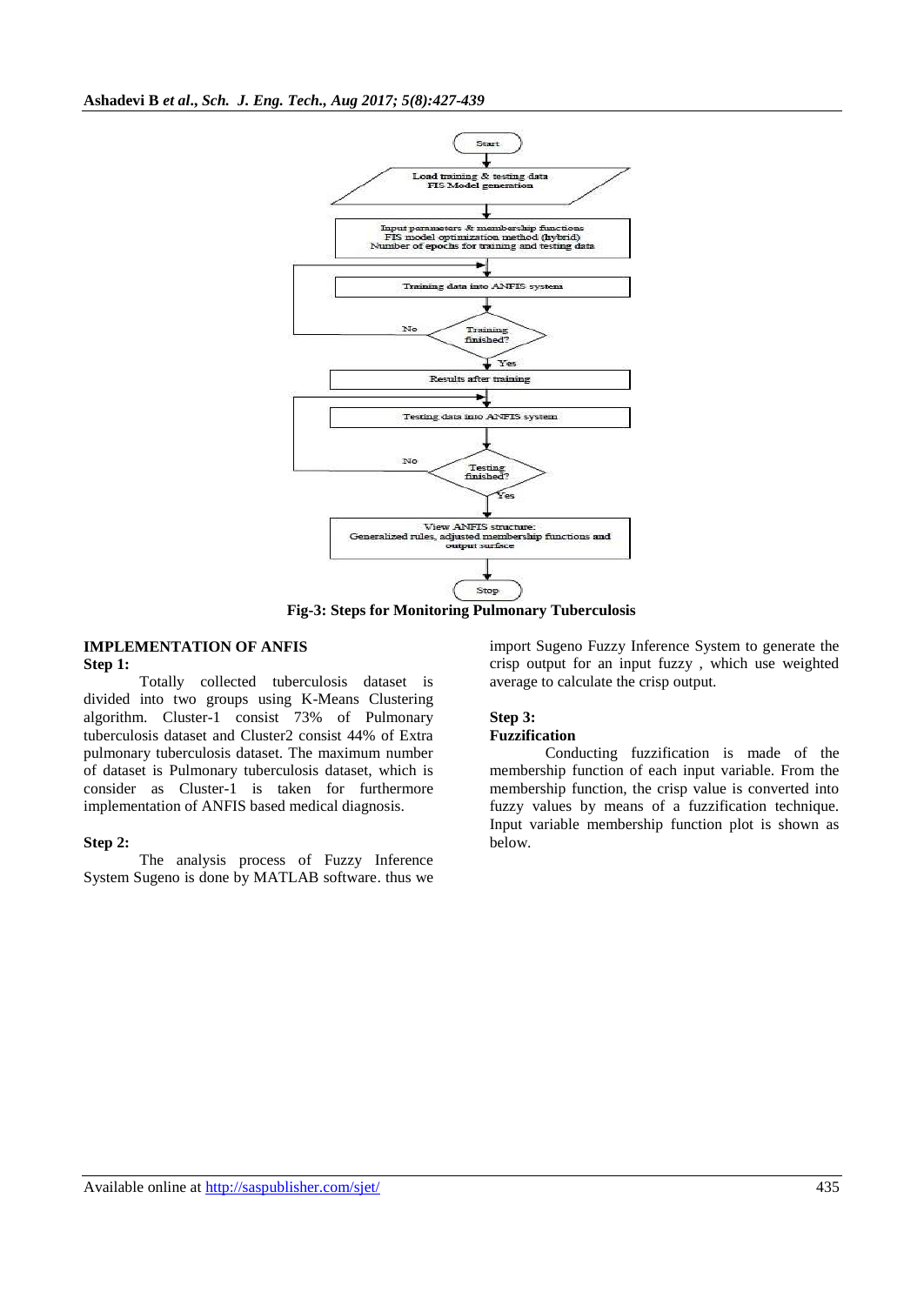

**Fig-4: The Membership Function of Variable inputs; (a) Sputum ; (b) culture; (c) Drug Susceptibility Test (DST) ; (d) HIV status**



| Table 1:       |                                                                                   |                |  |  |
|----------------|-----------------------------------------------------------------------------------|----------------|--|--|
| <b>Rule No</b> | Antecedent                                                                        | Consequent     |  |  |
| 1              | If Drug Susceptibility Test is First Line (FL) Injectable AND<br>Culture is Low   | <b>MDR-TB</b>  |  |  |
| 2              | If Drug Susceptibility Test is Second Line(FL)Injectable AND<br>Culture is Medium | $XDR - TB$     |  |  |
| 3              | If Drug Susceptibility Test is Lot Resistance AND<br>Culture is High              | <b>XXDR-TB</b> |  |  |
| $\overline{4}$ | If HIV Test is Positive AND Sputum Test is Positive                               | $HIV - TB$     |  |  |
| 5              | If Drug Susceptibility Test is First Line(FL)Injectable AND<br>Culture is Medium  | $MDR - TB$     |  |  |
| 6              | If Drug Susceptibility Test is Second Line(FL)Injectable AND<br>Culture is Low    | $XDR - TB$     |  |  |
| 7              | If Drug Susceptibility Test is First Line(FL)Injectable AND<br>Culture is High    | <b>MDR-TB</b>  |  |  |
| 8              | If HIV Test is Positive AND Sputum Test is Scanty Positive                        | $HIV - TB$     |  |  |
| 9              | If Drug Susceptibility Test is Second Line (FL) Injectable AND<br>Culture is High | XDR-TB         |  |  |
|                |                                                                                   |                |  |  |

Based on fuzzy rules, a consequent can be classified into Four outcomes: Multi Drug Resistant tuberculosis (MDR-TB), Extensively Drug Resistant (XDR-TB), Extremely Drug Resistant (XXDR-TB) and HIV-TB.

# **Step 5:**

# **Modeling with the ANFIS Editor**

- First dataset that contains desired input/output data pairs of the target system to be modeled were collected. The datasets are now divided into training and checking datasets.
- The training and checking datasets are saved in excel files (or) Save files in Notepad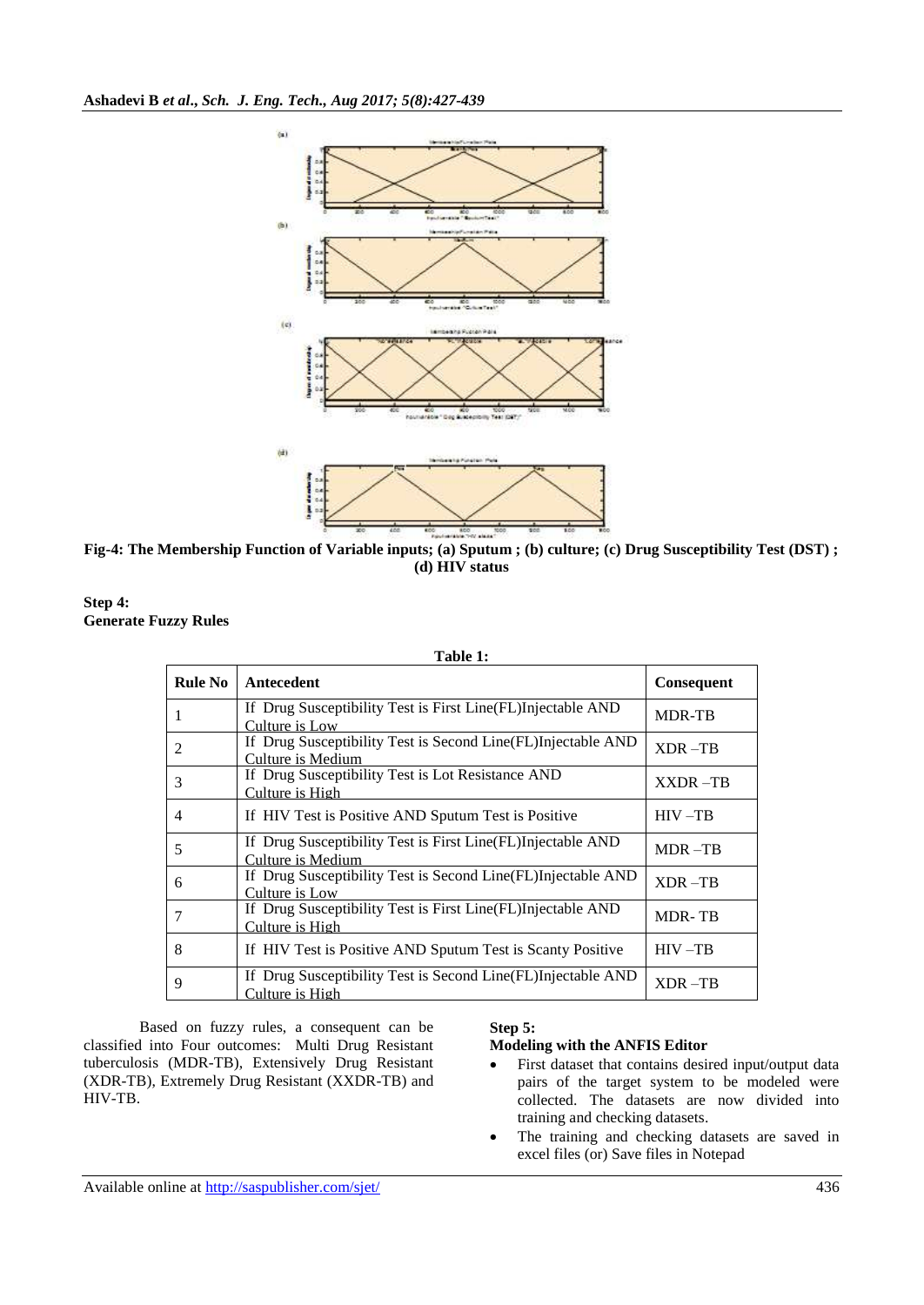- The training and checking datasets are imported individually into Matlab workspace using the command *uiimport* in the Matlab command area.
- The command **anfisedit** was typed in the Matlab command area to display ANFIS editor dialogue box.
- In the load data section of the ANFIS editor, training and checking data were loaded by selecting appropriate radio buttons and then clicking **Load Data**. The loaded data is plotted on the plot region.
- FIS model was generated by clicking on grid partition in the **Generate FIS** section of the ANFIS editor.
- FIS model structure was viewed once an initial FIS has been generated or loaded by clicking the **Structure** button.
- The FIS model parameter hybrid optimization method: which is a mixture of back propagation and least squares method was chosen in the **Train FIS** section of the ANFIS editor. The error tolerance and the training epochs number were also chosen in this section.
- FIS model was trained by clicking the **Train now**  button. This training adjusted the membership function parameters and plotted the training data error plots in the plot region.
- The Test button in the "Test FIS" portion of the ANFIS editor was clicked to view the testing plot against the training dataset.

| <b>Patient ID</b> | DST  | <b>CULTURE</b> | <b>HIV</b> | <b>SPUTUM</b> | Level of TB |
|-------------------|------|----------------|------------|---------------|-------------|
| <b>T001</b>       | 500  | 300            | 0          |               |             |
| <b>T002</b>       | 600  | 300            | 0          | 0             |             |
| <b>T003</b>       | 900  | 500            | 0          | 0             |             |
| <b>T004</b>       | 1600 | 1600           | 0          | 0             |             |
| <b>T005</b>       |      |                | 300        | 300           | 4           |
| <b>T006</b>       |      |                | 600        | 1400          | 4           |
| <b>T007</b>       | 1500 | 500            | $\bf{0}$   | 0             | 2           |
| <b>T008</b>       | 1300 | 1300           | 0          | 0             | 3           |
| <b>T009</b>       | 1500 | 1100           | 0          | 0             |             |
| <b>T010</b>       |      |                | 700        | 600           | 4           |

| Table 2: Portion of the dataset for training in ANFIS |  |  |  |  |  |  |
|-------------------------------------------------------|--|--|--|--|--|--|
|-------------------------------------------------------|--|--|--|--|--|--|

Table 2 displays the snapshot of the portion of dataset used in training the ANFIS. Sputum, culture, Drug Susceptibility Test , HIV status were used as input variables Whereas Level of Intensity was used as output variable.

## **Step 6: COMPARING RESULTS OF THE EXPERIMENTATION**

The purpose of the comparison is to find out how accurate or close the results of ANFIS are close to the expected degree or level of intensity of the Tuberculosis condition. Table 3 shows the columns for ID of some selected patients through random picking, expected degree of Tubercuosis condition, ANFIS result and ANFIS Diagnosis.

**Table 3: Comparison of results of ANFIS and expected level of Tuberculosis condition**

| Patients ID       | <b>Expected Result</b> | <b>ANFIS Result</b> | <b>ANFIS Diagnosis</b> |
|-------------------|------------------------|---------------------|------------------------|
| T <sub>0</sub> 12 |                        | 1.12                | <b>MDR-TB</b>          |
| T <sub>021</sub>  | 3                      | 3.3                 | <b>XXDR-TB</b>         |
| T <sub>0</sub> 14 | 4                      |                     | <b>HIV-TB</b>          |
| T <sub>028</sub>  | $\overline{c}$         | 1.92                | <b>XDR-TB</b>          |
| T <sub>0</sub> 19 |                        | 0.937               | <b>MDR-TB</b>          |
| T <sub>013</sub>  |                        | 1.7                 | <b>MDR-TB</b>          |
| T <sub>028</sub>  | $\overline{c}$         | 1.92                | <b>XDR-TB</b>          |
| T023              |                        | 1.03                | <b>MDR-TB</b>          |
| T <sub>020</sub>  | 2                      | 1.82                | <b>XDR-TB</b>          |

# **DISCUSSION OF RESULTS**

Table 3 shows the ANFIS results of some selected patients. Also given the values for the linguistic input variables, degree or intensity of the Tuberculosis condition were assigned to them as output to be modeled in ANFIS. The intensities MDR-TB, XDR-TB, XXDRTB and HIV-TB were coded into figures 1, 2 and 3 respectively. The result after training in table 2 shows very good results. Though there are some differences between the expected tuberculosis intensity and the ANFIS, it can be confidently said that the errors are very minimal. For example the result of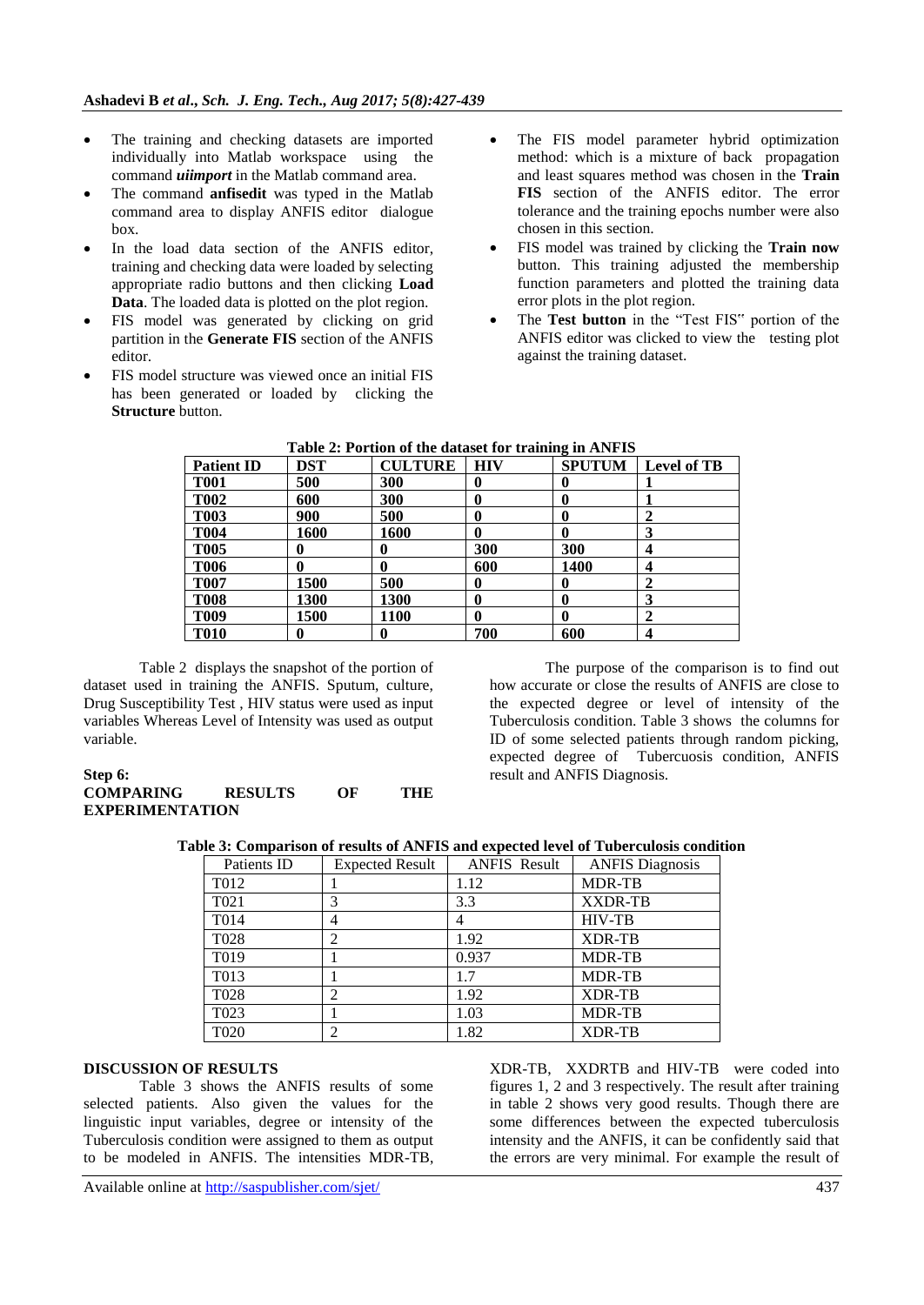patient T019 after the trained ANFIS is 0.937 which is undoubtedly close to 1. Again patient T014 had result 4 after the trained ANFIS which is also very exact to the expected result which is 4. Patient T014 had 100% accuracy in diagnosis since 4 was obtained after ANFIS training equaling the expected result which is 4. The researchers realized from the experiment conducted on the sampled patients that their results of level or intensity of pulmonary tuberculosis condition were very

# **CONCLUSION AND FUTURE ENHANCEMENT**

Data mining techniques are used to extract useful information and knowledge from the database. Classification is a data mining technique which explores data from the training set and builds a classifier model, based on these data, which can be used for performing predictions. The genetic algorithms are adaptive techniques that can be successfully used in solving complex search and optimization problems. A database can be viewed as a very large search space and a genetic algorithm can be viewed as a search strategy in a database. The classification rules that are searched are the ones that will constitute the classifier model. In this paper, different classifiers are studied and the experiments are conducted to find the best classifier for predicting the patient of heart disease. We propose an approach to predict the heart diseases using data mining techniques. The empirical results show that we can produce short but accurate prediction list for the heart patients by applying the predictive models to the records of incoming new patients. This prediction model helps the doctors in efficient heart disease diagnosis process with fewer attributes. Heart disease is the most common contributor of mortality in India. This study will also work to identify those patients who needed special attention.

In order to improve the performance of mining the genetic and knn algorithm. Follow the steps :

i. predict early in the heart disease, it will improve the Classification accuracy for many datasets and especially in our country.

ii. Preventive Strategies to reduce risk factors are essential and to reduce the alarmingly increasing burden of heart disease in our population.

iii. and Identification of major risk factors and developing decision support system, and effective control measures and health education programs will decline the heart disease mortality.

## **REFERENCES**

- 1. Oswal A, Shetty V, Badshah M, Pitre R, Vashi M. A survey on disease diagonsis algorithms. International Journal of Advanced Research in Computer Engineering & Technology (IJARCET). 2014; 3(11).
- 2. Ashari A, Paryudi I, Tjoa AM. Performance Comparison between Naïve Bayes, Decision Tree

close to the expected degree of tuberculosis condition used as output to train the dataset.

Data Set for analysis may contain number of attributes, many of which may be irrelevant or redundant features. These features are eliminated to improve the accuracy and to reduce the time complexity of the K-NN classifier algorithm. Here we are collected the sample Data, then using the Genetic algorithm and K-NN classifier algorithm.

and k-Nearest Neighbor in Searching Alternative Design in an Energy Simulation Tool (IJACSA). International Journal of Advanced Computer Science and Applications. 2013;4(11).

- 3. Jabbar AM, Deekshaulu BL. "Heart disease classification using nearest neighbor classification with feature subset selection. Anale. Seria Informatică.2013; XI(1).
- 4. Chaudhari AA, Akarte SP. Fuzzy & Datamining based Disease PredictionUsing K-NN Algorithm. International Journal of Innovations in Engineering and Technology (IJIET).
- 5. Ahmed A, Hannan SA. Data Mining Techniques to Find Out Heart Diseases: An Overview. International Journal of Innovative Technology and Exploring Engineering (IJITEE). 2012;1(4).
- 6. Behrouz Minaei, William F. "Using Genetic Algorithms for Data Mining Optimization in an Educational Web-based System", Genetic Algorithms Research and Applications Group (GARAGe).
- 7. Bahrami B, Shirvani MH. Prediction and Diagnosis of Heart Disease by Data Mining Techniques. Journal of Multidisciplinary Engineering Science and Technology (JMEST). 2015; 2(2).
- 8. Carvalho DR, Freitas AA. A Hybrid Decision Tree/Genetic Algorithm Method for Data Mining. proceedings of the Conference on Emerging Artificial Inteelligence Applications in Computer Engineering, 2007.
- 9. Fix E, Hodges J. Dicriminatory analysis ,non parametric discrimination:consistency properties. Technical report 4,USA,School of aviation medicine Randolph field texas, 1951.
- 10. Goldberg DE. Genetic algorithm in search optimization and machine learning. Addison Wesley,1989.
- 11. Masethe HD Masethe MA. Prediction of Heart Disease using Classification Algorithms. Proceedings of the World Congress on Engineering and Computer Science. 2014; II, San Francisco, USA.
- 12. Jabbar M A, Deekshatulu BL, Chandra P. Heart disease prediction system using associative classification and genetic algorithm. pp183-192 Elsevier, 2012.
- 13. Jain R[,](mailto:ravi.jain@jcu.edu.au) Mazumdar J. A genetic algorithm based nearest neighbor classification to breast cancer